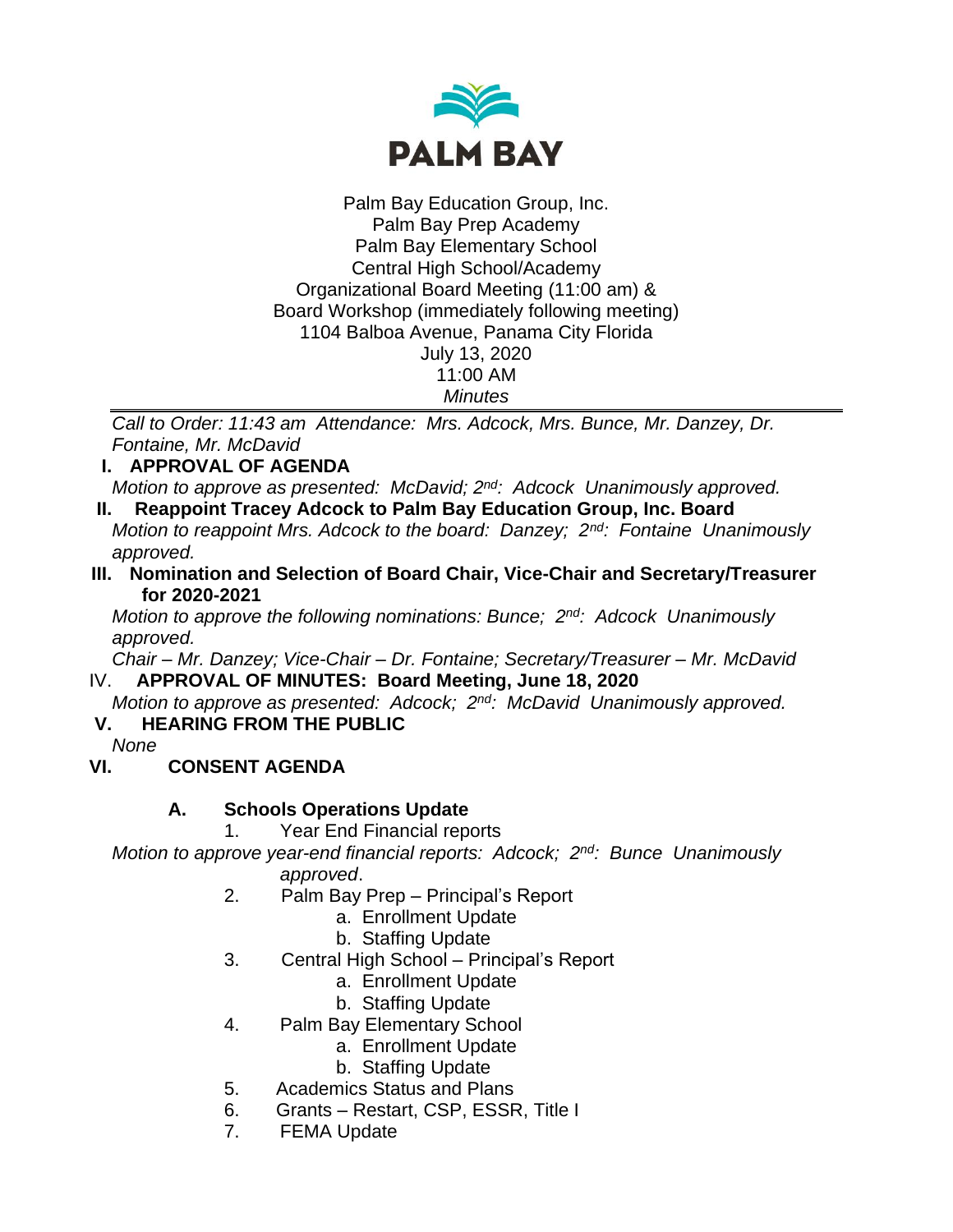

8. Facilities Update – Construction/Architecture

*All items reviewed and discussed.*

# **VII. ACTION ITEMS**

### **A. Select Meeting Dates and Times for 2020-2021**

*Motion to approve the following Meeting Dates and Times for 20-21: McDavid; 2nd: Fontaine Unanimously approved.*

*Thursday, August 20, 2020 at 5:00 pm Thursday. September 17, 2020 at 5:00 pm Thursday, October 15, 2020 at 5:00 pm Thursday, November 19, 2020 at 5:00 pm Thursday, December 17, 2020 at 5:00 pm Thursday, January 21, 2021 at 5:00 pm Thursday, February 18, 2021 at 5:00 pm Thursday, March 25, 2021 at 5:00 pm Thursday, April 22, 2021 at 5:00 pm Thursday, May 20, 2021 at 5:00 pm Thursday, June 17, 2021 at 5:00 pm*

# **B. Tentative Budgets 2020-2021**

- **a. Palm Bay Prep Academy**
- **b. Palm Bay Elementary School**
- **c. Central High School/Academy**

*Motion to approve all three tentative budgets: Adcock; 2nd: Fontaine Unanimously approved.*

# **C. Organization Chart with Approved Positions 20-21**

Motion to approve organizational chart: McDavid;  $2^{nd}$ : Bunce Unanimously approved.

# **D. Reopening Guidelines & Innovative Learning Plan**

*Motion to approve as amended: McDavid; 2nd: Adcock Unanimously approved.*

# **E. Renewal of Line of Credit with Centennial Bank**

*Motion to approve renewal of line of credit and allow Chair to sign closing documents: Bunce; 2nd: McDavid Unanimously approved.*

# **F. Extension of Mortgage with Centennial Bank**

*Motion to approve extension of mortgage and allow Chair to sign closing documents: Bunce; 2nd: McDavid Unanimously approved.*